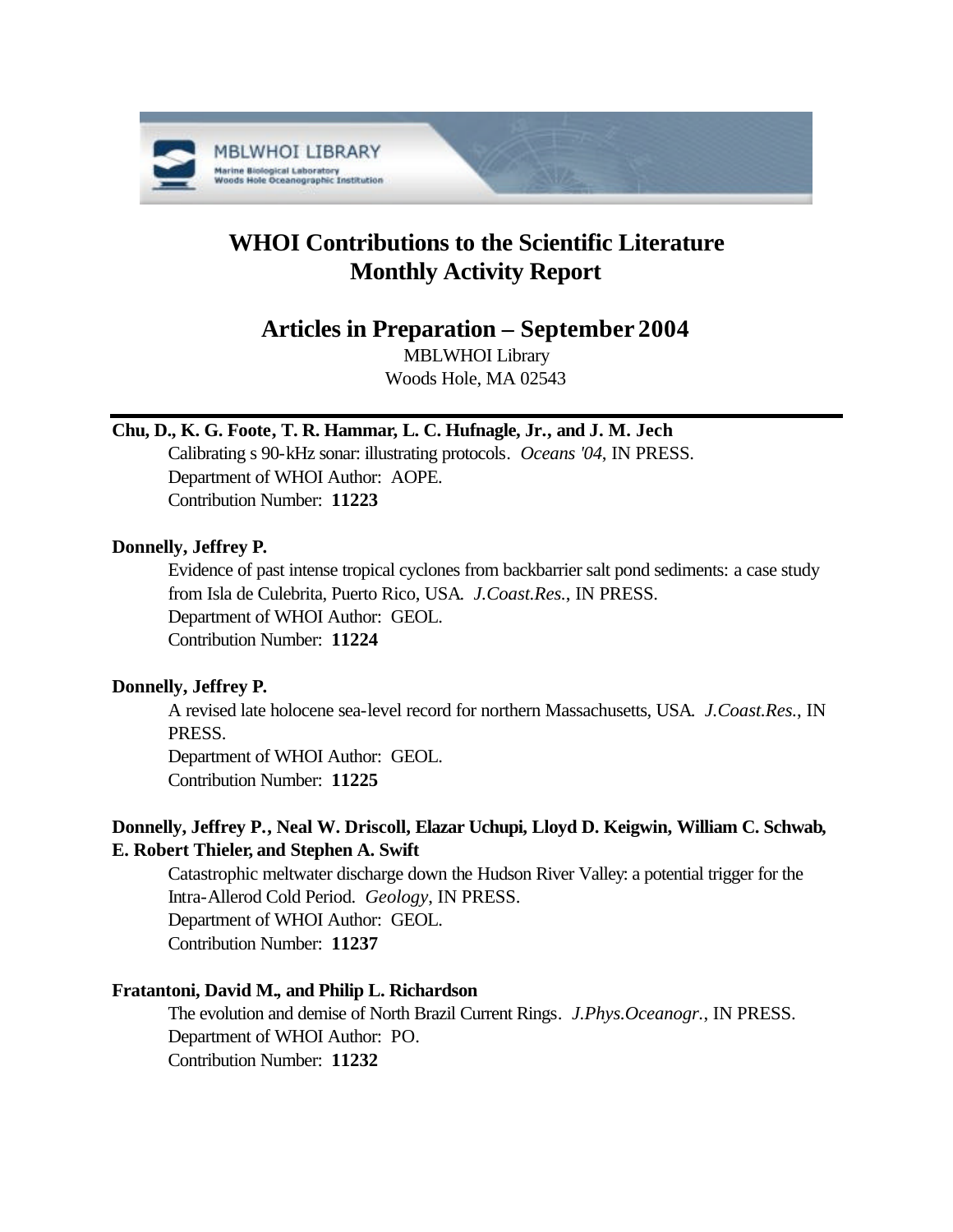#### **Fripp, Deborah**

Bubblestream-whistles are not representative of a bottlenose dolphin's vocal repertoire. *Mar.Mamm.Sci.*, IN PRESS. Department of WHOI Author: BIO. Contribution Number: **11158**

# **Govindarajan, Annette, Stefano Piraino, Cinzia Gravili, and Shin Kubota**

Species identification of bivalve-inhibiting marine hydrozoans of the genus Eugymnanthea. *Invertebr.Biol.*, IN PRESS. Department of WHOI Author: BIO. Contribution Number: **11180**

# **Hughen, K. A., P. J. Reimer, et al.**

INTCAL04 Marine Radiocarbon Age Calibration, 26-0 ka BP. *Radiocarbon*, IN PRESS. Department of WHOI Author: MCG. Contribution Number: **11176**

# **Humphris, Susan E., and Wolfgang Bach**

On the Sr isotope and REE compositions of anhydrites in the TAG seafloor hydrothermal system. *Geochim.Cosmochim.Acta*, IN PRESS. Department of WHOI Author: GEOL. Contribution Number: **11238**

# **Hunter, Christine M., and Hal Caswell**

Selective harvest of sooty shearwater chicks: effects on population dynamcis and sustainability. *J.Anim.Ecol.*, IN PRESS. Department of WHOI Author: BIO. Contribution Number: **11202**

#### **Hunter, Christine M., and Hal Caswell**

The use of the vee-permutation matrix in spatial matrix population models. *Ecol.Modell.*, IN PRESS. Department of WHOI Author: BIO. Contribution Number: **11200**

# **Hyatt, J., M. Visbeck, R. Beardsley, and W. B. Owens**

Measuring sea ice coverage, velocity and draft using a moored upward-looking acoustic Doppler current profiler (ADCP). *J.Atmos.Ocean.Technol.*, IN PRESS. Department of WHOI Author: PO. Contribution Number: **11231**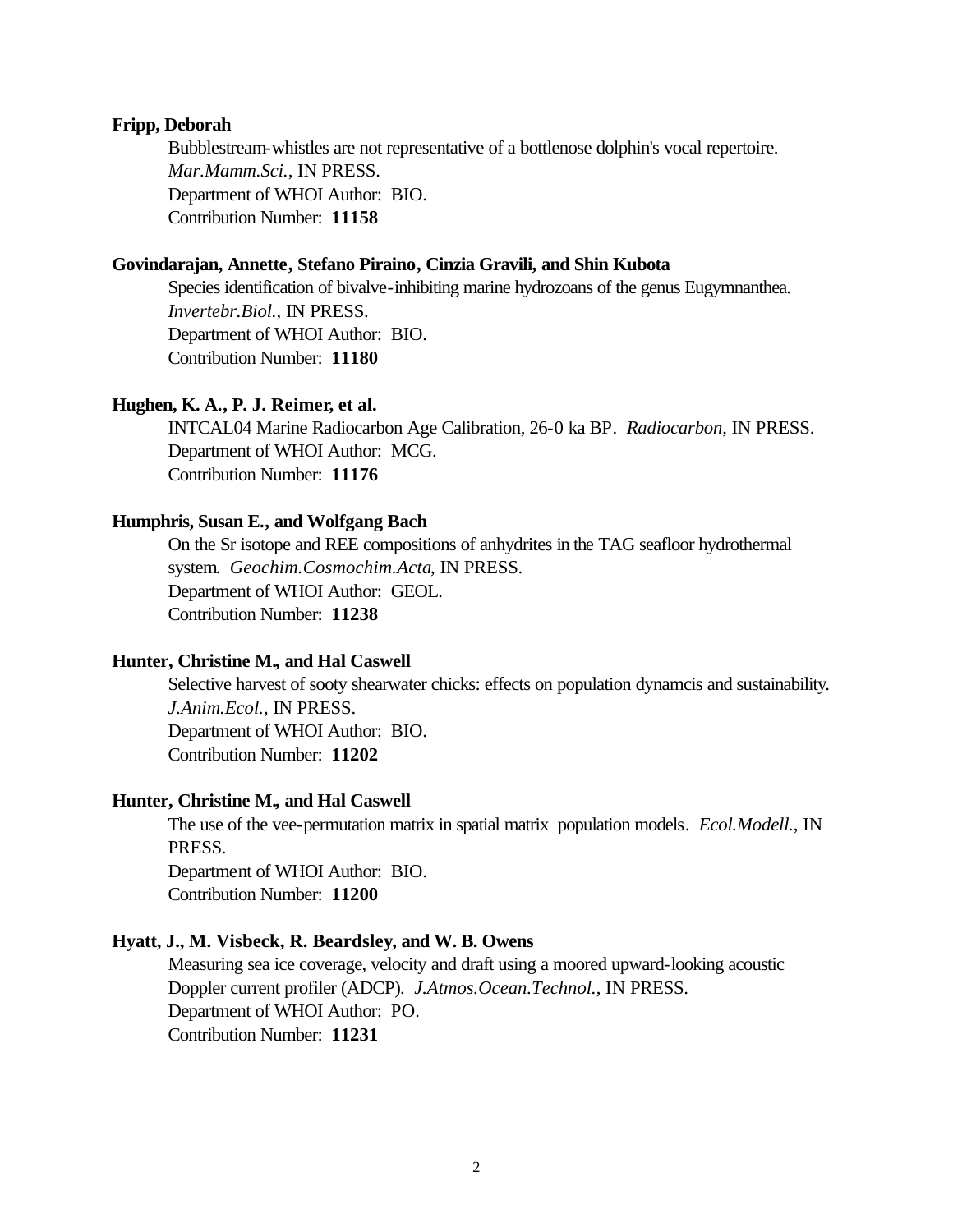#### **Kaiser, Michel J.**

Marine protected areas: the importance of being earnest. *J.Fish Biol.*, IN PRESS. Department of WHOI Author: MPC. Contribution Number: **11234**

# **Koeberl, Christian, Ken Farley, Bernhard Peucker-Ehrenbrink, and Mark Sephton**

Geochemistry of the end-Permian extinction event in Austria and Italy: no evidence for an extraterrestrial component. *Geology*, IN PRESS. Department of WHOI Author: MCG. Contribution Number: **11218**

#### **Kvassnes, A. J. S., A. H. Strand, H. Moen-Eikeland, and R. B. Pedersen**

The Lyngen Gabbro: the lower crust of an Ordovician Incipient Arc. *Contrib.Mineral.Petrol.*, IN PRESS. Department of WHOI Author: GEOL. Contribution Number: **11229**

# **Lund, D. C., and W. B. Curry**

Late Holocene variability in Florida Current surface density: patterns and possible causes. *Paleoceanography*, IN PRESS. Department of WHOI Author: GEOL. Contribution Number: **11236**

# **Moore, Michael, Lisa Lefkovitz, Maury Hall, Robert Hillman, David Mitchell, and Jay Burnett**

Reduction in organic contaminant exposure and resultant hepatic hydropic vacuolation in winter flounder (*Pseudopleuronectes americanus*) following improved effluent quality and relocation of the Boston sewage outfall into Massachuestts Bay, USA: 1987-2003, *Mar.Pollut.Bull.* IN PRESS.

Department of WHOI Author: BIO. Contribution Number: **11213**

# **Parks, S. F., and P. L. Tyack**

Sound production by North Atlantic right whales (*Eubalaena glacialis*) in surface active groups. *J.Acoust.Soc.Am.*, IN PRESS. Department of WHOI Author: BIO. Contribution Number: **11199**

# **Proehl, Jeffrey A., Daniel R. Lynch, and Dennis J. McGillicuddy, Jr.**

Modeling turbulent dispersion on the North Flank of Georges Bank using lagrangian particle methods. *Cont.Shelf Res.*, IN PRESS. Department of WHOI Author: AOPE. Contribution Number: **11239**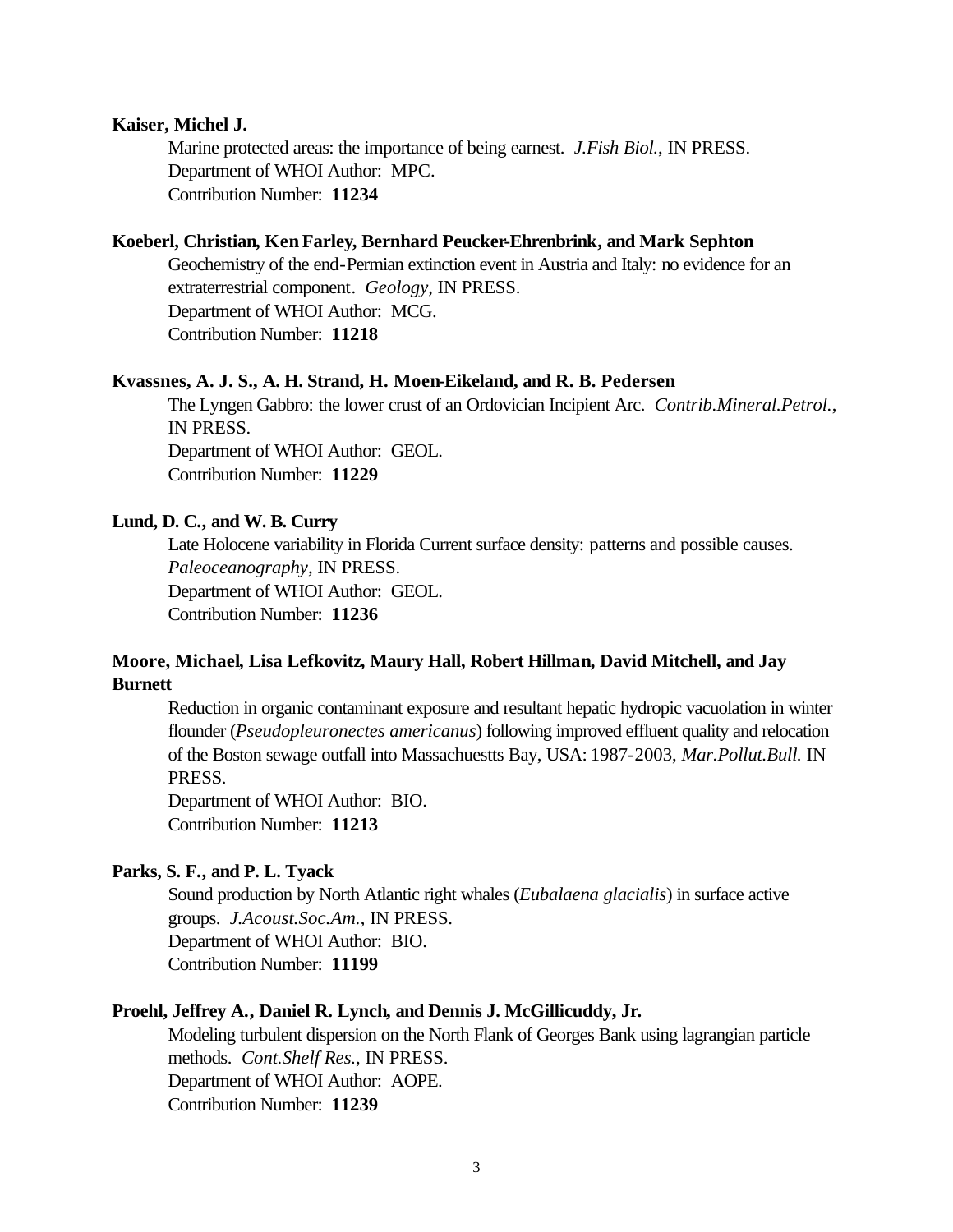#### **Reimer, P. J., K. A. Hughen, et al.**

INTCAL04 Terrestrial Radiocarbon Age Calibration, 26-0 ka BP. *Radiocarbon*, IN PRESS. Department of WHOI Author: MCG. Contribution Number: **11175**

# **Scheltema, Amelie H., and Cristoffer Schander**

The importance of nonmineralized sclerites in the aplacophoran Notomenia clavigera Thiele in interpreting the fossil record (Mollusca, Neomeniomorpha). *Molluscan Res.*, IN PRESS. Department of WHOI Author: BIO. Contribution Number: **11203**

#### **Shuman, Bryan, Paige Newby, Jeffrey P. Donnelly, Alison Tarbox, and Thompson Webb, III**

A record of late-quaternary moisture-balance change and vegetation response from the White Mountains, New Hampshire. *AAG Annals*, IN PRESS. Department of WHOI Author: GEOL. Contribution Number: **11226**

# **Simmons, S. L., S. M. Sievert, R. B. Frankel, and D. A. Bazylinski**

Spatio-temporal distribution of marine magnetotactic bacteria in a seasonally stratified coastal salt pond. *Appl.Environ.Microbiol*, IN PRESS. Department of WHOI Author: MCG. Contribution Number: **11168**

# **Teal, John M., and Lee Weishar**

Delaware Bay salt march restoration: ecological engineering, adaptive management and restoration management. *Ecol.Eng.*, IN PRESS. Department of WHOI Author: BIO. Contribution Number: **11188**

#### **Tucholke, Brian E.**

Seafloor geology of the geologic map of North America. In: *Geologic Map of North America [map].* Boulder, CO: Geological Society of America, IN PRESS. Department of WHOI Author: GEOL. Contribution Number: **11235**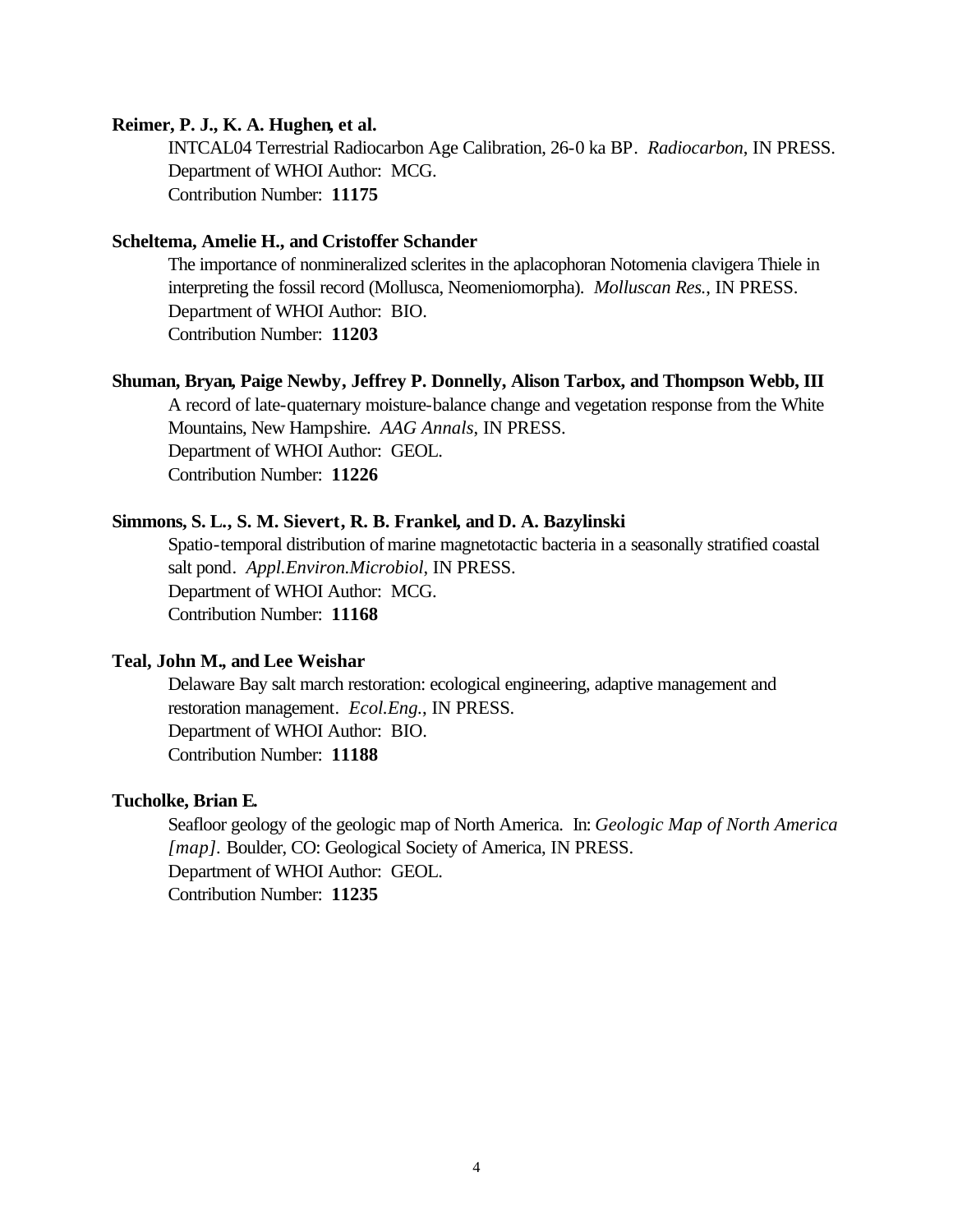# **Vetter, Walter, Mark E. Hahn, Gregg Tomy, Steffen Ruppe, Sandra Vatter, Naima Chahbane, Dieter Lenoir, Karl-Werner Schramm, and Gerd Scherer**

Biological activity and physico-chemical parameters of the marine halogenated natural products 2,3,3',4,4'5,5'-heptachloro-2'-methyl-1,2'-bipyrrole (Q1) and 2,4,6-tribromoanisole. *Arch.Environ.Contam.Toxicol.*, IN PRESS. Department of WHOI Author: BIO. Contribution Number: **11169**

# **Ward, Brian, and Peter J. Minnett**

Measurements of near syrface temperature. *J.Geophys.Res.*, IN PRESS. Department of WHOI Author: AOPE. Contribution Number: **11228**

### **Weishar, Lee L., John M. Teal, and Ray Hinkle**

Delaware Bay salt marsh restoration: designing a large scale wetland restoration. *Ecol.Eng.*, IN PRESS. Department of WHOI Author: BIO. Contribution Number: **11190**

#### **Weishar, Lee L., John M. Teal, and Ray Hinkle**

Delaware Bay salt marsh restoration: stream order analysis in marsh restoration. *Ecol.Eng.*, IN PRESS. Department of WHOI Author: BIO. Contribution Number: **11189**

# **Williams, Albert J., III**

A solid state tilt meter for current meter attitude determination. *Oceans '04*, IN PRESS. Department of WHOI Author: AOPE. Contribution Number: **11222**

# **Wolfe, Christopher, and Claudia Cenedese**

Laboratory experiments on eddy generation by a buoyant coastal current flowing over variable bathymetry. *J.Phys.Oceanogr.*, IN PRESS. Department of WHOI Author: PO. Contribution Number: **11230**